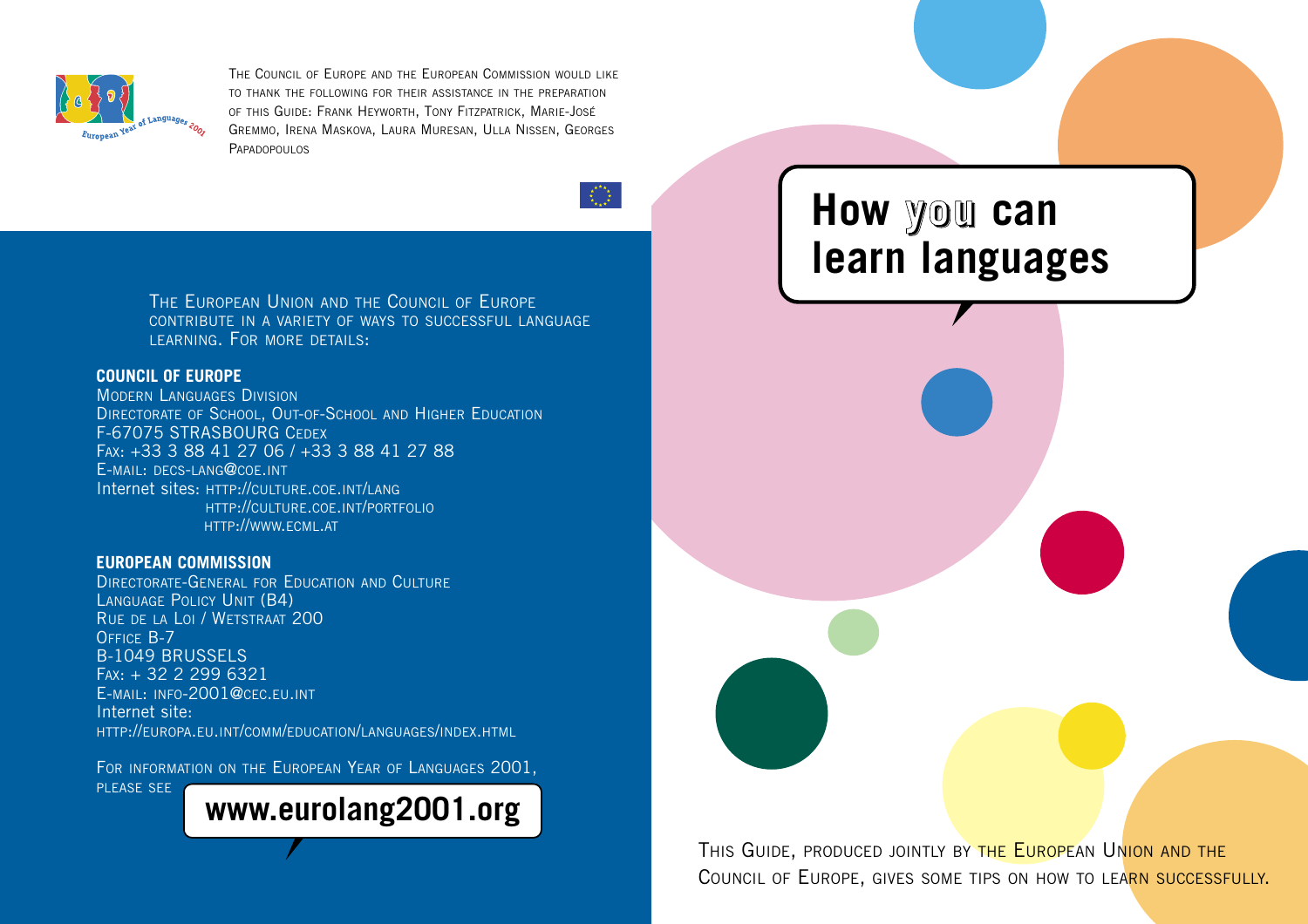### **Learning new languages takes time and effort. But everybody can do it, and it's well worth it.**

Even if it's only a few words, you'll get a warmer welcome when you travel on holiday or business. And if you persevere, you'll find new doors opening all the time : you'll meet new people and new ways of thinking, perhaps improve your career prospects. And you'll get a real feeling of achievment.

What is more, Europe is a great place to learn languages, with so many language communities and so many cultures living close together.



## **"I NEVER HAD A CHANCE TO LEARN LANGUAGES AND I'M TOO OLD NOW"**

YOU'RE NEVER TOO OLD TO LEARN. PEOPLE OFTEN SAY THAT ONLY CHILDREN CAN PICK UP LANGUAGES QUICKLY. NOT TRUE, ADULTS ALSO ENJOY LEARNING AND ARE VERY SUCCESSFUL.

## **"IT WOULD TAKE YEARS TO LEARN ALL THE WORDS AND GRAMMAR"**

YOU DON'T NEED TO LEARN IT ALL - YOU CAN START COMMUNICATING IN A LANGUAGE WITH JUST A LITTLE KNOWLEDGE, LEARNING A BIT AT A TIME.

### **"I WAS HOPELESS AT LANGUAGES WHEN I WAS AT SCHOOL"**

LOTS OF PEOPLE WHO DIDN'T DO WELL AT SCHOOL LEARN LANGUAGES LATER. MODERN METHODS ARE ENJOYABLE AND HELP YOU COMMUNICATE AND ENJOY USING THE LANGUAGE.

# **Millions of ordinary people speak foreign languages. But lots of people think they couldn't do it themselves.**

HE WAS FANTASTIC WANTED TO WRITE TO HIM IN PORTUGUESE. THAT ' <sup>S</sup> WHY I STARTED **COURSE** 

"I don't know where to start" **Read on for some good advice!**

**"I GET EMBARRASSED IF I MAKE A LOT OF MISTAKES"**

*"* THERE'S NO NEED TO BE. MAKING MISTAKES IS PART OF LEARNING A LANGUAGE AND PEOPLE WILL MAKE ALLOWANCES, SO DON'T WORRY.

#### **"ENGLISH IS ALL YOU NEED THESE DAYS"**

ENGLISH CAN BE HELPFUL, BUT IT'S NOT ENOUGH. YOU'LL UNDERSTAND PEOPLE, AND WHAT IS HAPPENING AROUND YOU, MUCH BETTER IF YOU KNOW SOME OF THEIR OWN LANGUAGE.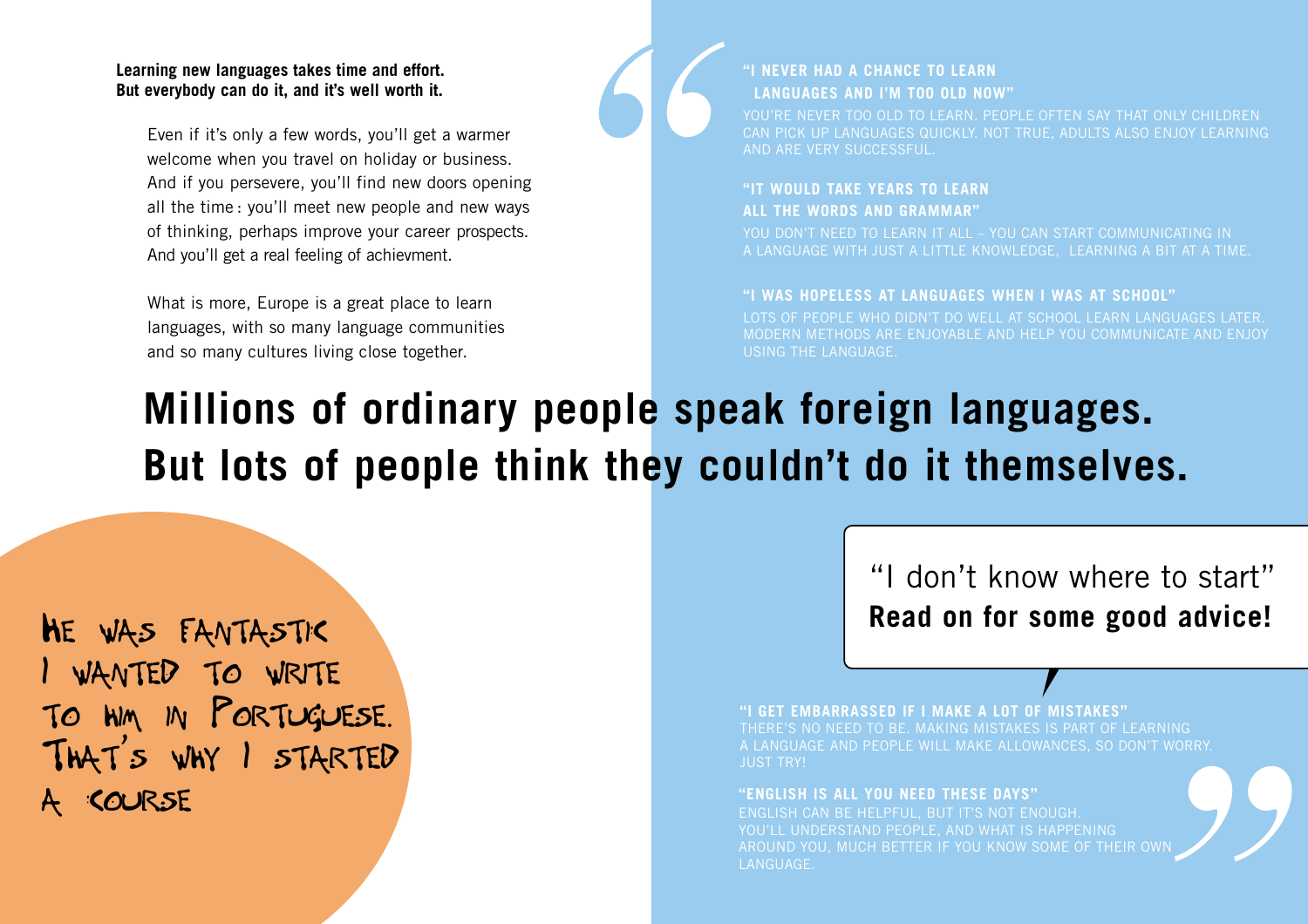#### THINK ABOUT WHAT YOU WANT TO BE ABLE TO DO

- Learn for personal satisfaction?
- Understand a different culture?
- Communicate at work (on the phone,
- at meetings, welcoming visitors)?
- Get a better job?
- Speak with friends or family?
- Get by on a short visit abroad?
- Read newspapers?
- Use the Internet?

## **Before you start**

I ENJOY SURFING THE INTERNET I CAN READ SPANISH AS WEll ENGLISH, I GET ACCESS TO MUCH MORE INFORMATION.

**Remember that learning a new language also means learning to understand other ways of thinking and doing things.**

PLAN YOUR LANGUAGE LEARNING IN A WAY THAT SUITS YOU AND YOUR DAILY ROUTINE. THAT WAY, YOU'LL DO BETTER.

#### Ask yourself:

- How much time can you devote each week?
- Can you organise a regular study timetable?
- What resources do you have cassette recorder, computer, video etc.?
- Where can you get hold of learning materials libraries, bookshops, news stands with foreign papers and magazines, internet sites, satellite television...?

### HOW AND WHERE DO YOU WANT TO LEARN?

- Quickly and intensively **OR** over a longer period of time
- With friends / in a group **OR** on your own
- Self-study/distance learning **OR** with a teacher
- 
- **In your country of residence OR** abroad
- **C** At work **OR** at home

## AND WHAT SORT OF METHODS AND MATERIALS WOULD SUIT YOU? FOR EXAMPLE:

Conversation lessons with a native speaker Listening to tapes while travelling Using a textbook Reading newspapers and magazines Using the Internet Using CD ROMs Watching videos Concentrating on speaking practice Concentrating on grammar exercises

**If you already have experience in language learning, think about the kind of learning activities that suit you best. This will help you choose a course or textbook that fits your needs.**

SLOVENIA IS JUST ACROSS THE BORDER AND WE GO THERE A lOT MORE NOW WE CAN UNDERSTAND THE lANGUAGE A BIT.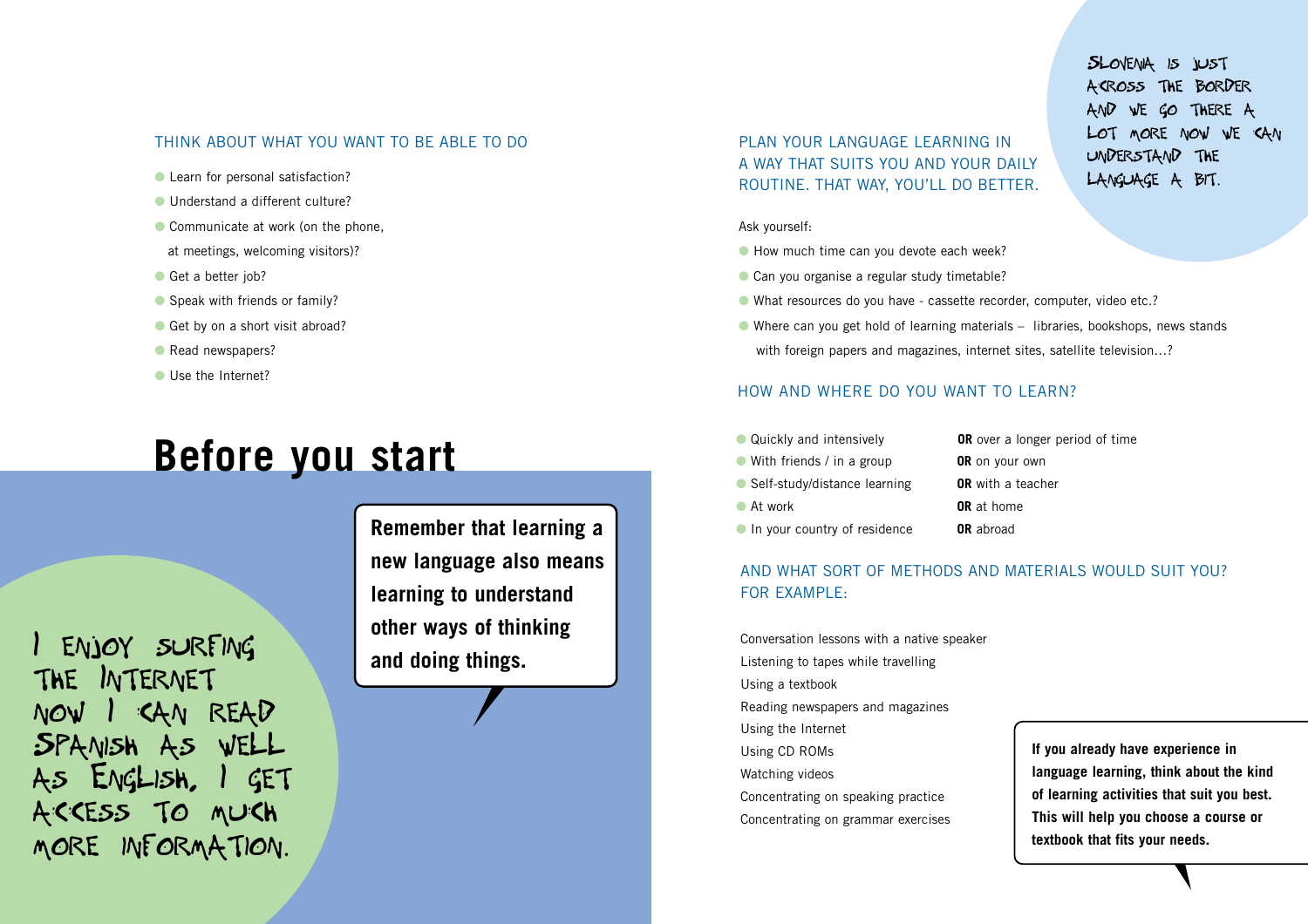## **Choose your approach to learning**

OUR COMPANY lANDED A REAllY BIG CONTRACT; OUR RECEPTIONIST SPEAKS RUSSIAN AND THAT HElPED A lOT IN THE INITIAl CONTACTS.

> **There are plenty of different approaches to learning. Different options have different advantages and disadvantages and may suit you at different times. Here are some examples:**

#### **LEARNING IN YOUR COUNTRY OF RESIDENCE**

#### **IN A GROUP**

Classes once or twice a week near home or work suit many people (though not everyone, of course):

- It can be fun learning in a group
- $\bullet$  With a good teacher, there will be plenty of opportunities to practise the language
- You can find partners to study with outside class
- There is usually a fixed timetable (though there is often a choice

of lunchtime, evening, weekend etc)

YOU CAN ALSO FIND INTENSIVE AND SPECIALISED COURSES

IF YOU NEED THEM

#### **ALONE**

With self-study courses or radio and TV programmes:

- Contents and rhythm are tailored to your own needs and aims
- There is no fixed timetable, you learn as and when you can
- You are on your own and need to motivate yourself SOME SELF-STUDY COURSES ALSO PROVIDE SUPPORT FROM TUTORS, EITHER FACE-TO-FACE OR AT A DISTANCE

#### **LEARNING ABROAD**

On a language course abroad:

- It's usually intensive, so you can learn a lot in a short time
- You're surrounded by the language and culture
- You make contact with local people and experience their way of life
- It may be expensive
- It may be difficult to find the time
- YOU CAN ALSO LEARN ABROAD THROUGH HOLIDAYS -IF YOU MAKE AN EFFORT - OR BY WORKING ABROAD

#### **VIRTUAL LANGUAGE LEARNING**

Nowadays, there are also more and more opportunities for using the Internet for contact with people from all over the world.

LIKE TO MAKE OUR GUESTS FEEL WELCOME BY SAYING A FEW WORDS IN THEIR OWN lANGUAGE.

WE HAVE A lOT OF GERMAN AND DUTCH-TOURISTS IN SO IT HELPS TAXI DRIVER LIKE ME TO SPEAK THOSE lANGUAGES...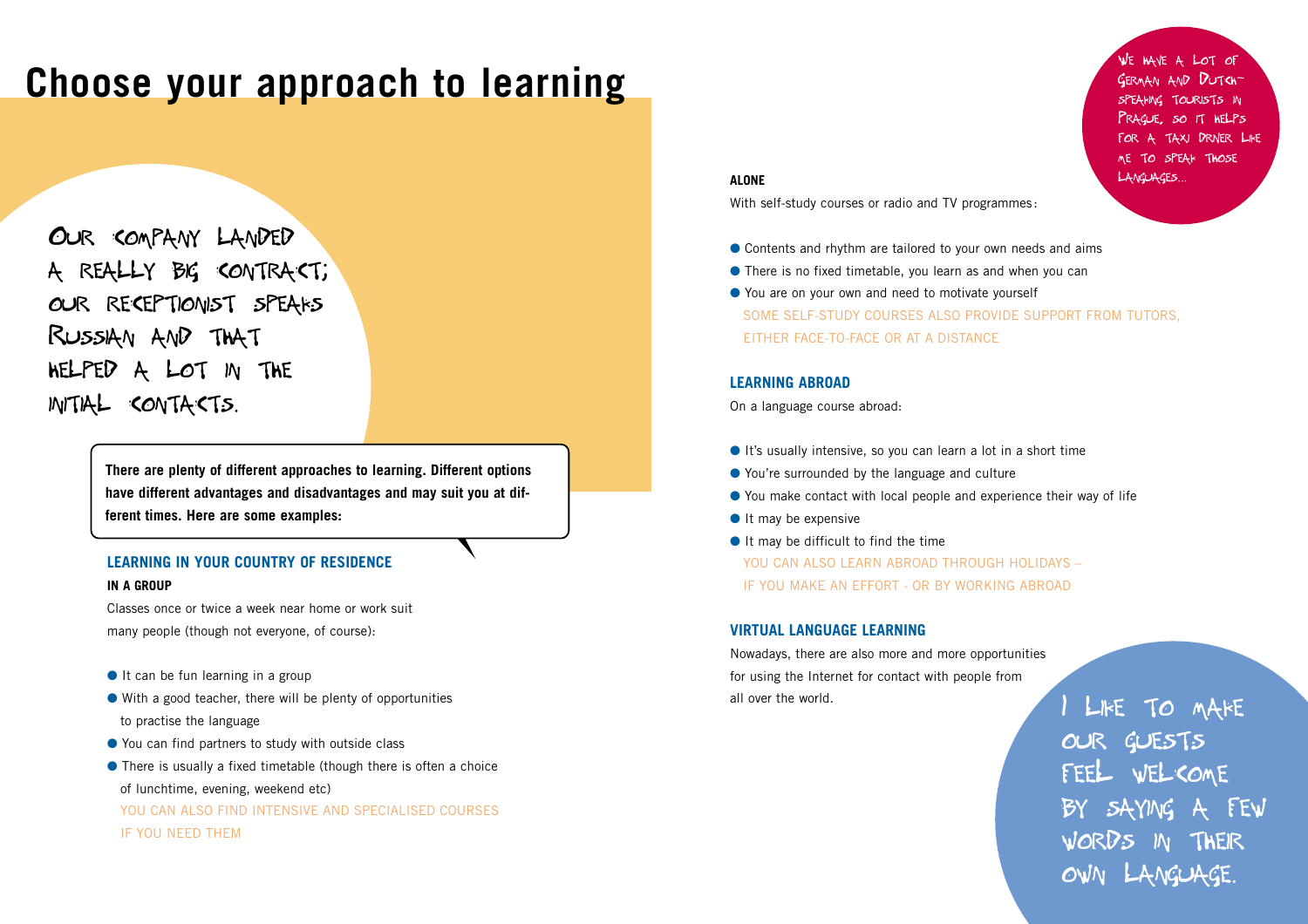## **Finding courses**

Contact details for private language schools are usually listed in the telephone directory.

But there are many other possibilities, sometimes cheaper. Most urban centres have adult education institutions offering language courses. Some schools and universities provide courses of a few hours a week for local residents. Local authorities – ask at the town hall - and Chambers of Commerce often either run courses themselves or know who does. Information can sometimes be found at public libraries. National or regional Education Ministries may be able to help, or give details of professional organisations that can advise you.

You can also try an Internet search using key words such as "language courses" and the name of the place where you live. Internet access is often available cheaply in "Internet cafés".

For those who do not live near a good language school or prefer to work alone, distance learning opportunities are often available, either from a regional adult education institute or university or (in some countries) from a national provider.

Most large bookshops have a good range of self-study courses.

WE DID A GREEK COURSE THIS SPRING. IT MADE SUCH A DIFFERENCE TO OUR HOllDAYS.

## **Choosing a good course**

**HERE ARE SOME TIPS TO HELP YOU CHOOSE:**

- Always ask to be shown round the school: or if it's abroad, get as many details as you can, for example on accommodation and social activities
- Does the school give you clear information about its programmes, the size of groups, the level you will be in?
- Are the staff suitably qualified?
- Has the school got good resources and facilities?
- $\bullet$  Is the school approved by a recognised authority? Is it regularly inspected e.g. by the Education Ministry or an external association?
- Can it provide references from satisfied students?
- Can you prepare for examinations if you want to take one?

## **Once you have started**

Learning a language is enjoyable, but if you want to succeed you need to be motivated. The more active you are, the more successful you will be.

If you feel discouraged or frustrated – most people do sometimes – don't give up. But talk to a teacher or someone you are learning with. And take a break – this will help you to begin again with new energy.

THE CHILDREN HAVE JUST STARTED FRENCH AT SCHOOl. WE'RE GOING TO ClASSES, TOO, SAN HELP WITH HOMEWORK.